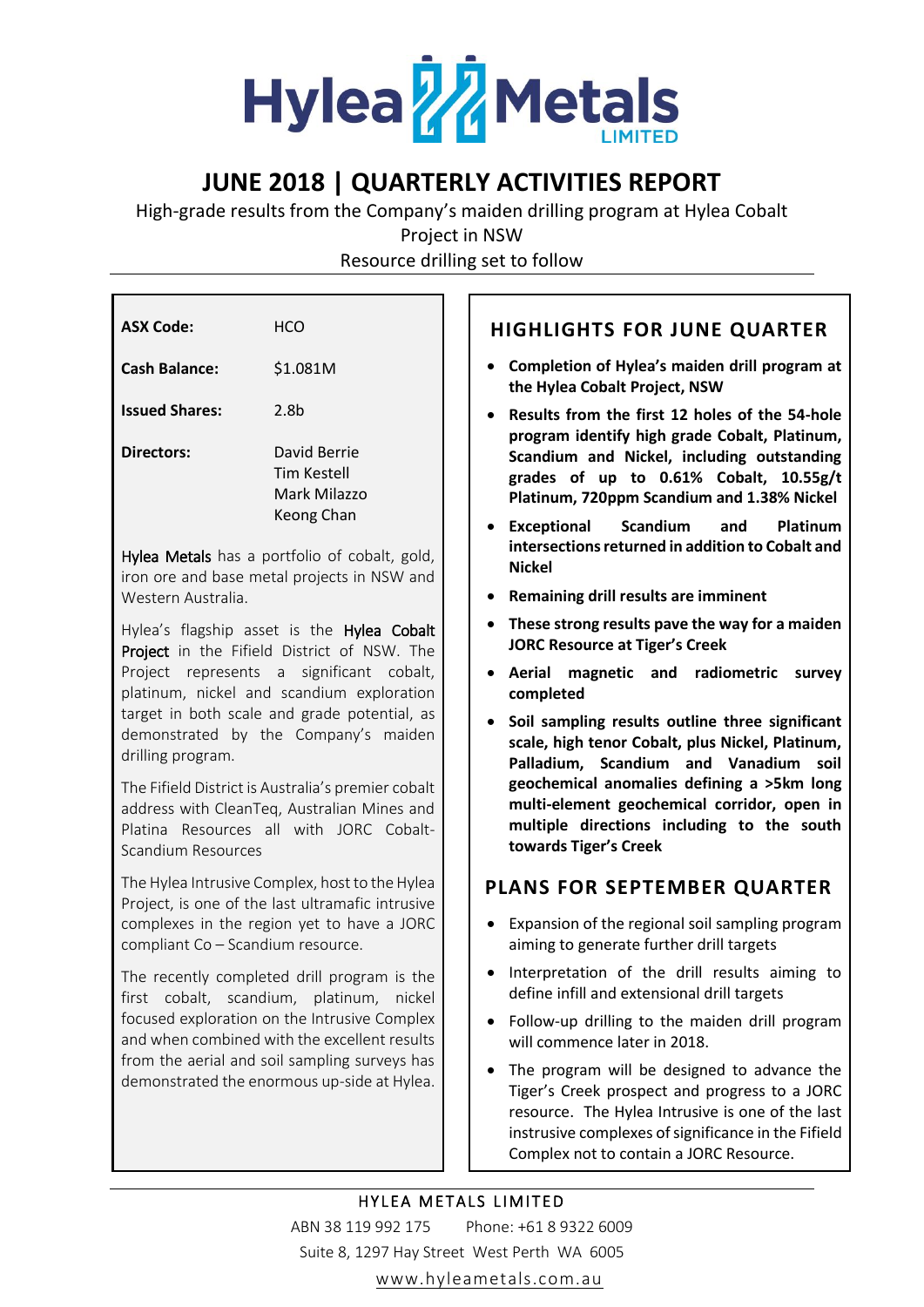

### **ACTIVITY OVERVIEW**

The June Quarter saw Hylea Metals (ASX: HCO) complete a maiden 54-hole for 3,621m drill program at its flagship asset, the Hylea Cobalt Project in NSW. The company also completed multi-disciplinary exploration programs consisting of detailed tenement wide airborne aeromagnetic and radiometric surveying and commenced regional soil sampling, all aiming to define a pipeline of exploration targets outside of the advanced Tiger's Creek prospect.



*Figure 1: Maiden drilling program and air-borne magnetic survey at Tiger's Creek Prospect*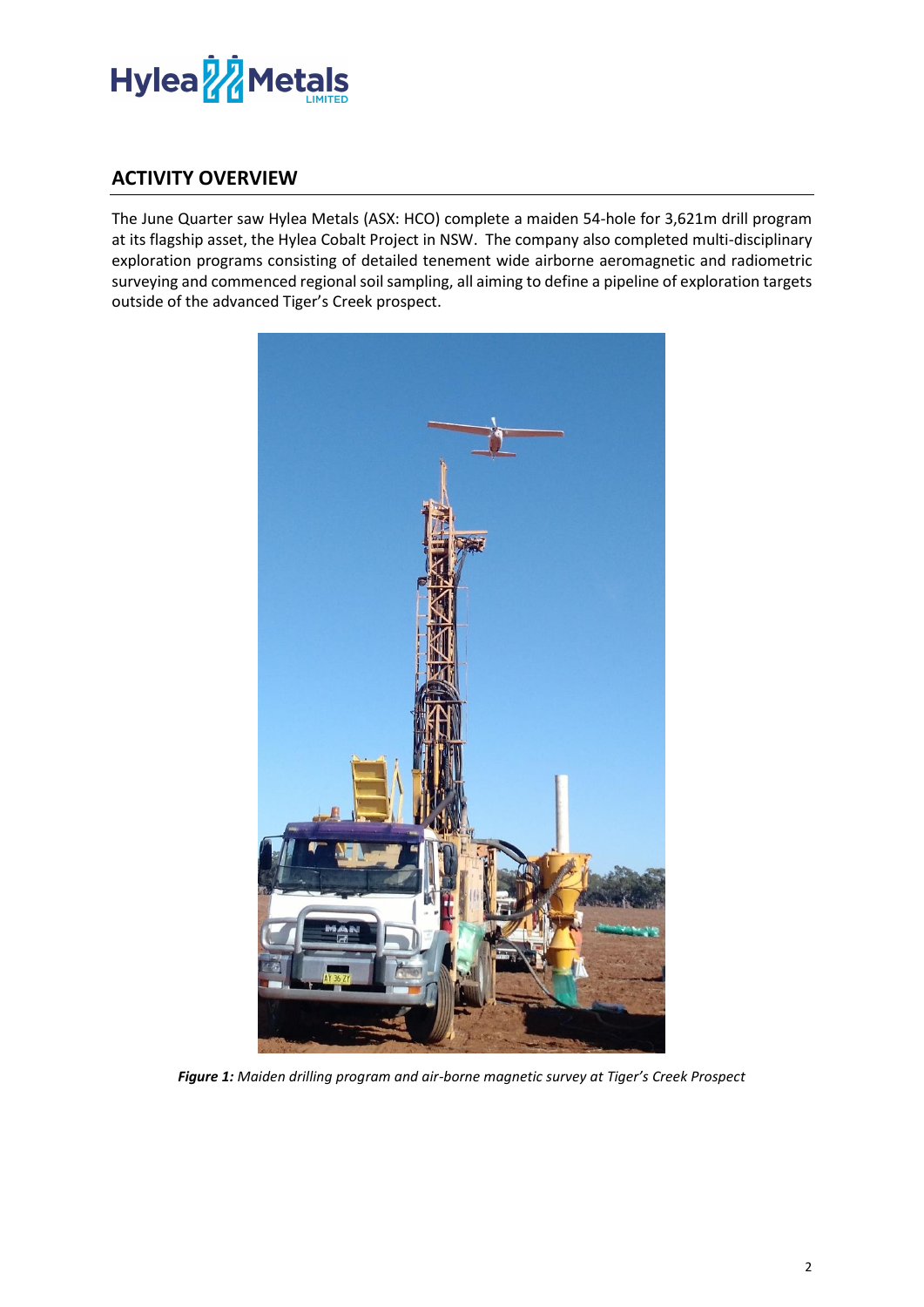

Results from this work, as released during the quarter;

- A high resolution airborne Magnetic/Radiometric survey (ASX: HCO 26<sup>th</sup> April 2018)
- A regional soil sampling survey (ASX: HCO 18<sup>th</sup> June 2018)
- A 3,621m, 54 hole, RC/AC drill program at the Tiger's Creek Prospect (ASX: HCO 14<sup>th</sup> May 2018, and  $27<sup>th</sup>$  June 2018)

have confirmed the exciting potential of the Hylea Project and the Tiger's Creek prospect.

#### **TIGERS CREEK PROSPECT**

#### **Objectives**

As previously announced (ASX: HCO 26<sup>th</sup> March 2018) the maiden drill program at Tiger's Creek had 3 main objectives:

- To confirm the thickness, tenor and location of results reported by previous explorers;
- To expand out from currently identified cobalt mineralisation into areas where laterite has been drilled but not assayed for cobalt; and
- To undertake sample analysis which has advanced significantly since the historical drilling was completed.

It is significant that all of these objectives were achieved. Firstly, the thickness, tenor and location of previous results were confirmed by drilling. Highlights as reported in ASX: HCO 27th June 2018 included:

- **19m @ 0.10% Co, 0.68% Ni, 0.44 g/t Pt** from 6m, including • **9m @ 0.14% Co, 0.55% Ni, 0.57g/t Pt** (HYRC005)
- **18m @ 0.20% Co, 0.71% Ni, 1.32g/t Pt** from 5m, including
	- **9m @ 0.23% Co, 0.64% Ni, 2.14g/t Pt** (HYRC007)
- **8m @ 0.29% Co, 0.77% Ni, 0.73g/t Pt from 2m, including**
	- **6m @ 0.37% Co, 0.89% Ni. 0.81g/t Pt** (HYRC008)
- **6m @ 0.19% Co, 0.38% Ni, 0.39g/t Pt** from 20m, including
	- **5m @ 0.21% Co, 0.34% Ni, 0.45g/t Pt** (HYRC009)
- **16m @ 0.10% Co, 0.51% Ni, 0.65g/t Pt** from 8m, including
	- **9m @ 0.13% Co, 0.57% Ni, 0.70g/t Pt** (HYRC011)

Secondly, the drilling identified cobalt mineralisation in areas of laterite that had been drilled but not assayed for cobalt. Thirdly, the application of new sample analytical techniques has resulted in a consistently better grades being detected when compared to previous results and illustrates excellent repeatability of results.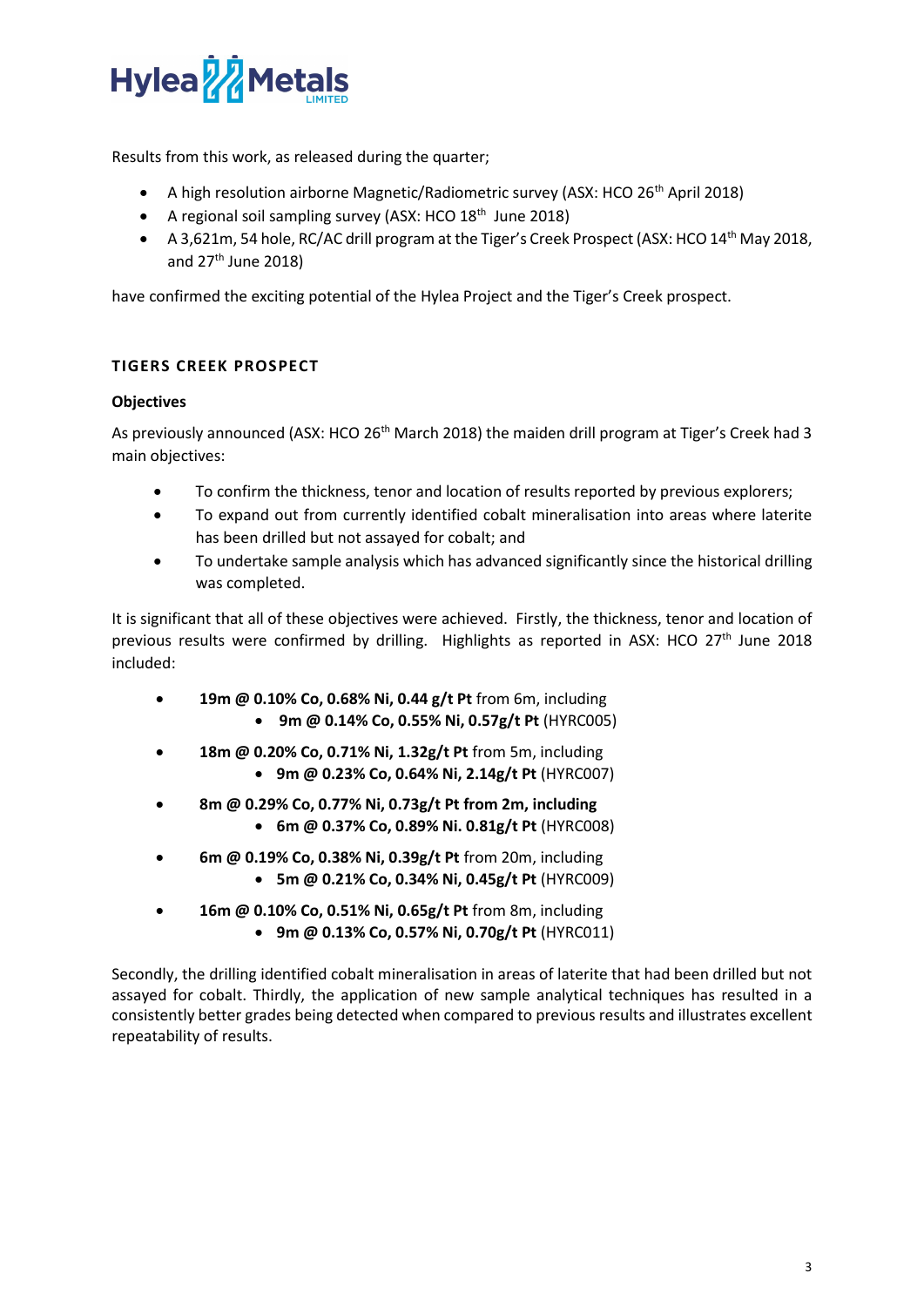# **Hylea<sup>2</sup>** Metals



**Figure 2:** Tiger's Creek Prospect drill hole location plan illustrating significant Cobalt and Scandium intersections from the first 12 holes of the 54-hole drill program. (Refer to ASX release "High Grade Drilling Results at Tiger's Creek" 27<sup>th</sup> June 2018 for full details including intersection calculation parameters).

#### **ADDITIONAL UP-SIDE**

Having met all three initial objectives the Company was pleased to report the intersection of high grade Scandium and Platinum results in addition to the Cobalt and Nickel mineralisation:

- High grade scandium results at Tiger's Creek, including:
	- **7m @ 540ppm Sc** from 7m, including
		- **3m @ 630ppm Sc** (HYRC001)
	- **9m @ 446ppm Sc** from 15m (HYRC009)
- Although previous drilling had identified platinum mineralisation, the Company's drill program added significant broad intersections of platinum, including:
	- **14m @ 1.61g/t Pt** from 4m including
		- **2m @ 5.90g/t Pt & 1m @ 2.31g/t** (HYRC007)
	- **16m @ 1.01g/t Pt** from 3m, including
		- **9m @ 1.36g/t Pt** (HYRC011)

All of these results point to significant multi-commodity up-side at the Tiger's Creek Prospect and highlight the opportunity that the Company has to quickly progress to a maiden JORC resource at Tiger's Creek. (Refer to ASX release "High Grade Drilling Results at Tiger's Creek" 27<sup>th</sup> June 2018 for full details including intersection calculation parameters).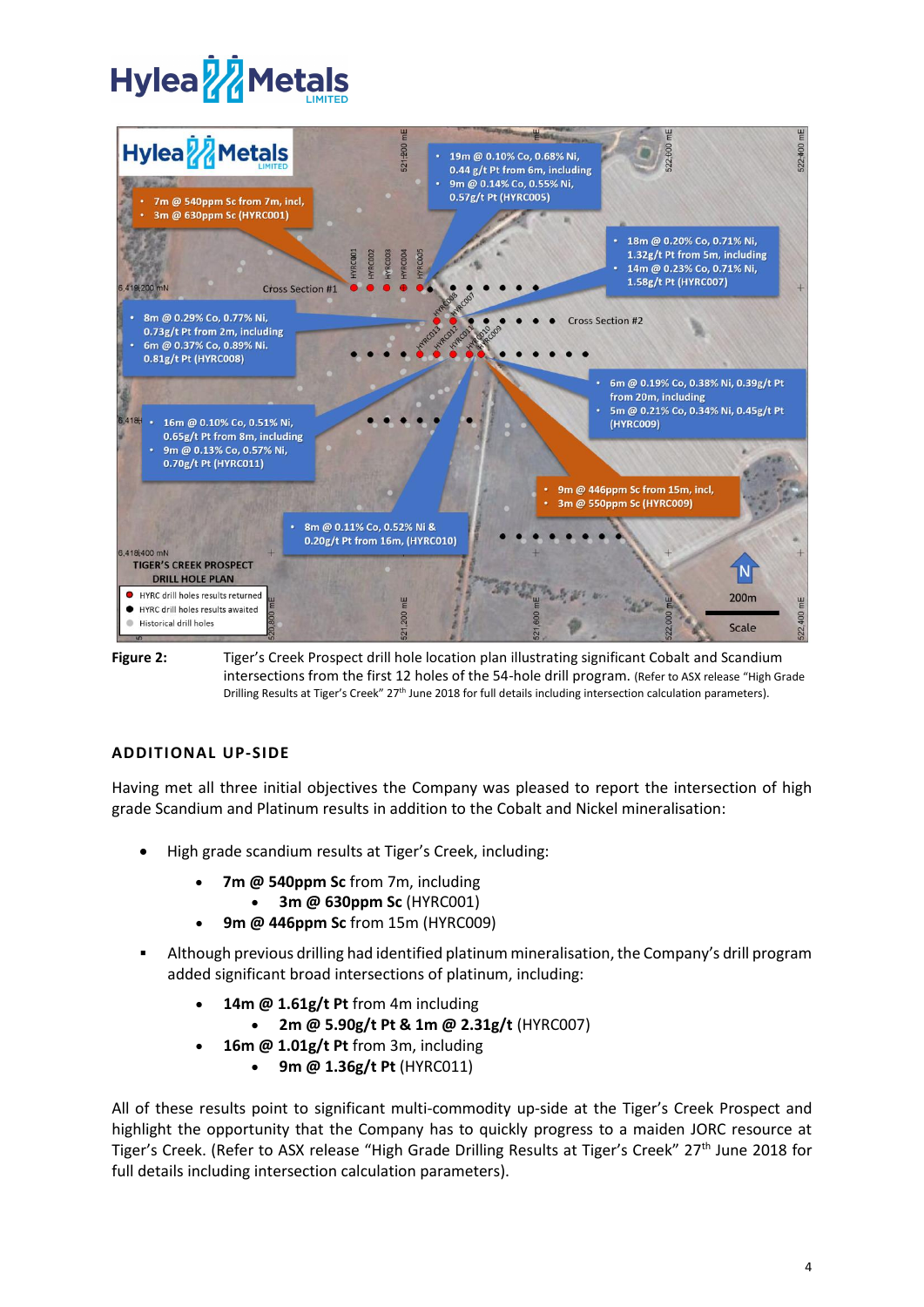## **Hylea<sup>7</sup>** Metals

Regional exploration programs conducted across the Hylea and adjacent Bulbodney ultramafic intrusive complexes at the same time as the maiden RC drilling program at Tiger's Creek are starting to pay dividends. As reported (ASX: HCO 26th April 2018 and ASX: HCO 18 June 2018) the Company's strategy was to invest early in broad scale regional target identification by completing a tenement wide 175km<sup>2</sup> detailed aeromagnetic and radiometric geophysical survey, and regional spaced soil sampling campaigns initially on 200m x 200m spacing.

Results from the soil sampling programs are compelling, successfully defining three significant scale, high tenor Cobalt, plus Nickel, Platinum, Palladium, Scandium and Vanadium soil geochemical anomalies which collectively define a >5km long multi-element geochemical corridor, open in multiple directions including to the south towards Tiger's Creek (Figures 3,4 and 5). When coupled with the high resolution aeromagnetic and radiometric surveys, resultant targets reaffirm the Company's belief that the Hylea Intrusive complex is fertile for additional Cobalt and multielement opportunities. Extensional soil sampling and continuing geological reconnaissance, mapping and rock chip sampling continues with additional results expected soon.

This work has provided the Company with a pipeline of high-quality regional cobalt, scandium, platinum and vanadium targets for RC drill testing to complement the drilling at the advanced Tiger's Creek cobalt prospect. The vendors of Hylea Project continue to manage the exploration, reinforcing their commitment and fast-tracking exploration via their experience in the Fifield District and broader NSW. The Company is now poised to provide significant news-flow and regular updates in the coming September quarter.



**Figure 3:** Cobalt (ppm) in soil anomalies on satellite image, illustrating >5km long prospective corridor (Refer to ASX release "Extensive New Trend Identified – Soil Sampling Results" 18th June 2018 for full details).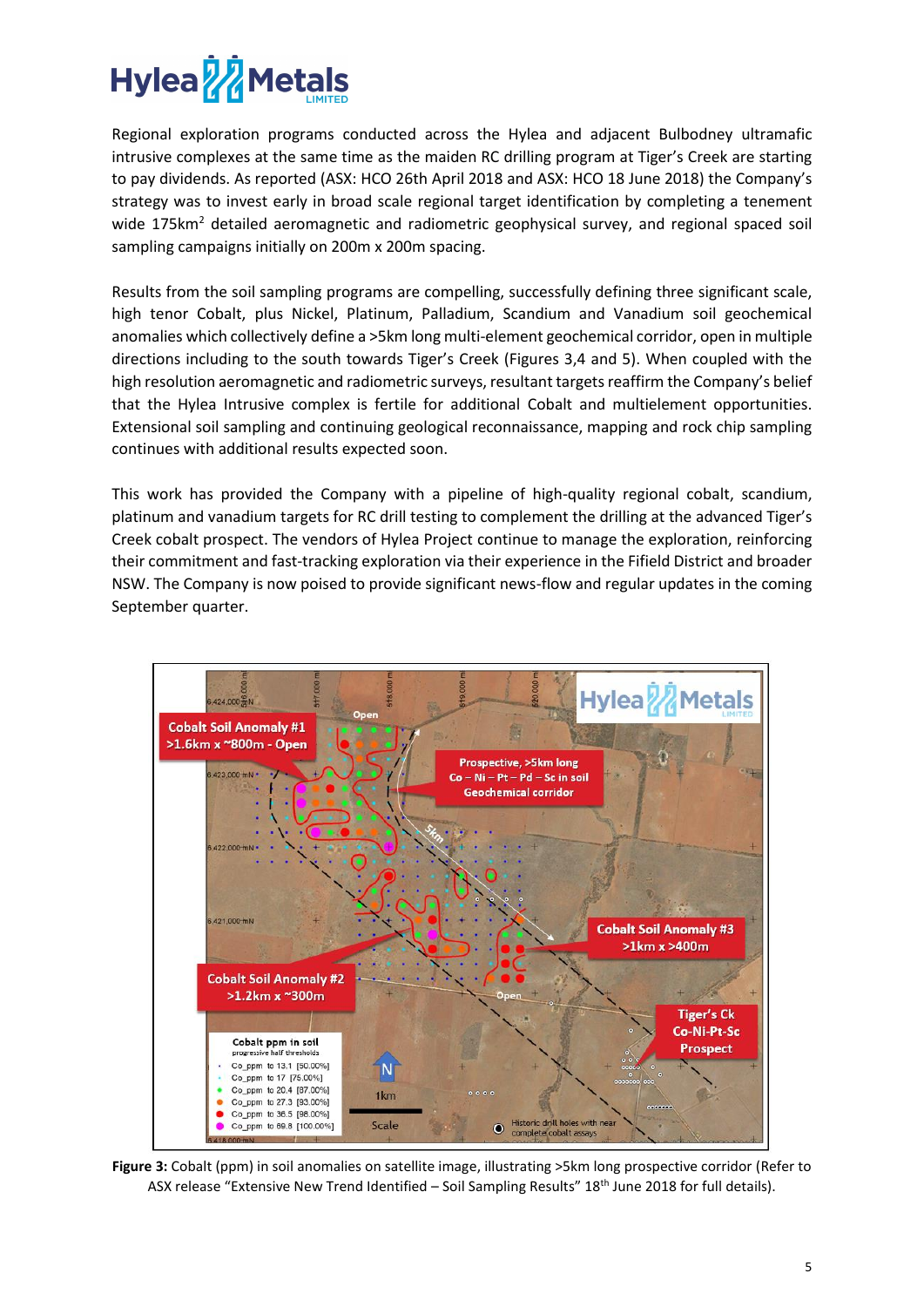# **Hylea<sup>2</sup>/**Metals



**Figure 4:** Cobalt (ppm) in soil anomalies on new aeromagnetic analytical signal image (Refer to ASX release "Extensive New Trend Identified - Soil Sampling Results"  $18<sup>th</sup>$  June 2018 for full details).



**Figure 5:** Vanadium (ppm) in soil anomalies on new aeromagnetic analytical signal image (Refer to ASX release "Extensive New Trend Identified – Soil Sampling Results"  $18<sup>th</sup>$  June 2018 for full details).